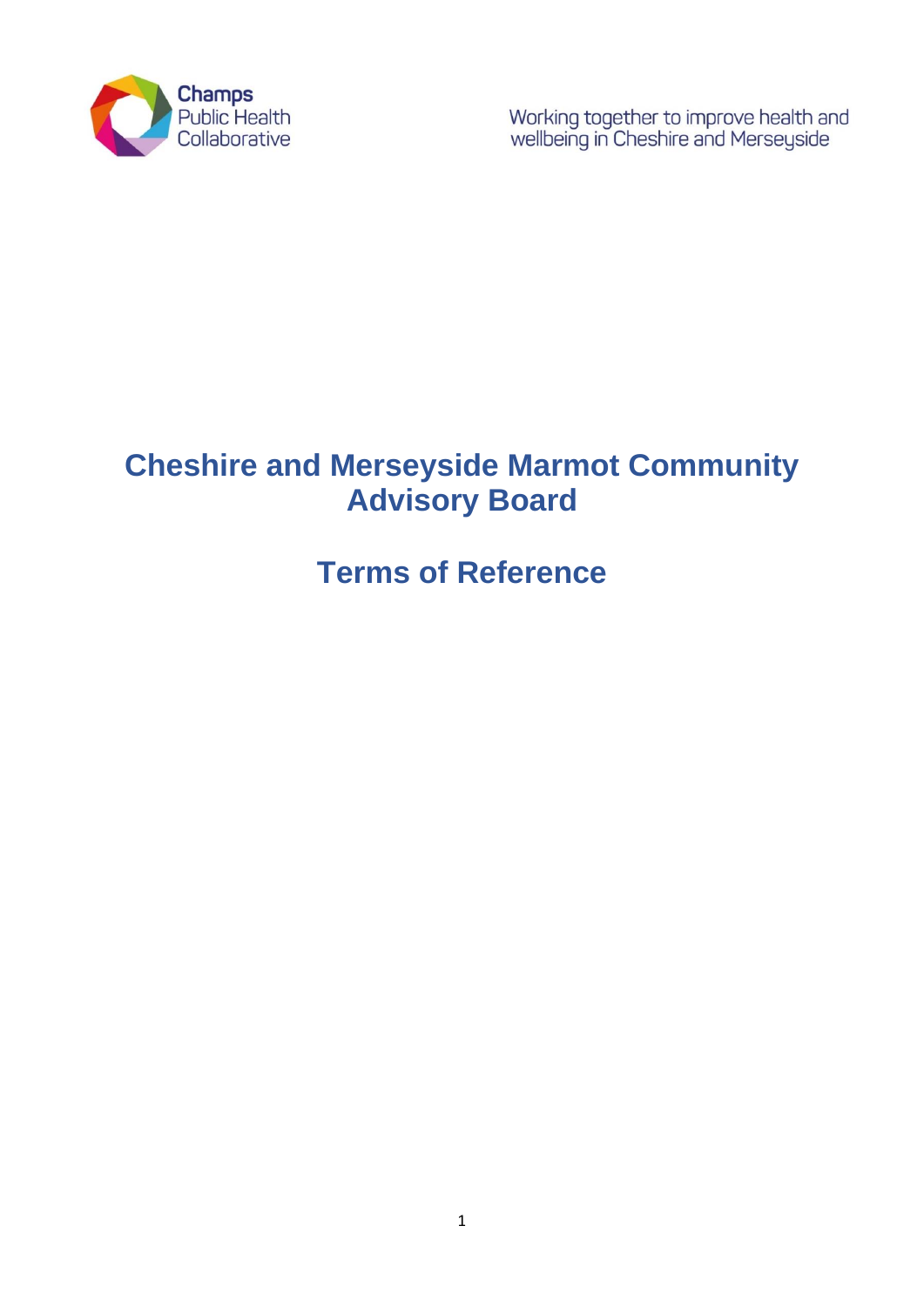## **Document Management**

| Document name:                                                        | Terms of Reference                                  |  |
|-----------------------------------------------------------------------|-----------------------------------------------------|--|
| Cheshire and Merseyside Marmot Community Advisory Board<br>Programme: |                                                     |  |
| <b>Senior Responsible Owner:</b>                                      | Champs Public Health Collaborative                  |  |
| <b>Project Manager:</b>                                               | Jo McCullagh, Specialist Registrar in Public Health |  |
| Version: 1.6 Final                                                    | <b>Issue Date: 29 March 2022</b>                    |  |

## **Revision History**

| <b>Version</b> | <b>Date</b> | <b>Summary of Changes</b>                                                                      |  |
|----------------|-------------|------------------------------------------------------------------------------------------------|--|
| 1.0            | 08/09/21    | Draft Terms of Reference for comment                                                           |  |
| 1.1            | 28/09/21    | Section 3 Objectives and Appendix 1 membership<br>updated                                      |  |
| 1.2            | 08/10/21    | Appendix 1 membership updated                                                                  |  |
| 1.3            | 22/10/21    | Appendix 1 membership updated                                                                  |  |
| 1.4            | 01/12/21    | Appendix 1 membership updated                                                                  |  |
| 1.5            | 17/01/22    | Sections 4 Accountability, 5 Membership, 8<br>Communications and Appendix 1 membership updated |  |
| 1.6            | 29/03/22    | Appendix 1 membership updated                                                                  |  |
| 1.7            | 12/05/22    | Appendix 1 membership updated                                                                  |  |

## **Approved By**

This document is approved by the following individuals:

| <b>Name</b>       | <b>Title</b>                                                                                                                                                                                       | <b>Signature</b> | <b>Date</b> | <b>Version</b> |
|-------------------|----------------------------------------------------------------------------------------------------------------------------------------------------------------------------------------------------|------------------|-------------|----------------|
| lan Ashworth      | Chair of Cheshire and Merseyside<br>Marmot Community Advisory Board,<br>Director of Public Health, Cheshire<br>West and Chester Council and Senior<br>Responsible Officer for Population<br>Health |                  |             |                |
| Dawn<br>Leicester | Director, Champs Public Health<br>Collaborative                                                                                                                                                    |                  |             |                |

### **Document Control**

The controlled copy of this document is maintained by Champs Public Health Collaborative. Any copies of this document held outside of that area, in whatever format (e.g., paper, email attachment), are considered to have passed out of control and should be checked for currency and validity.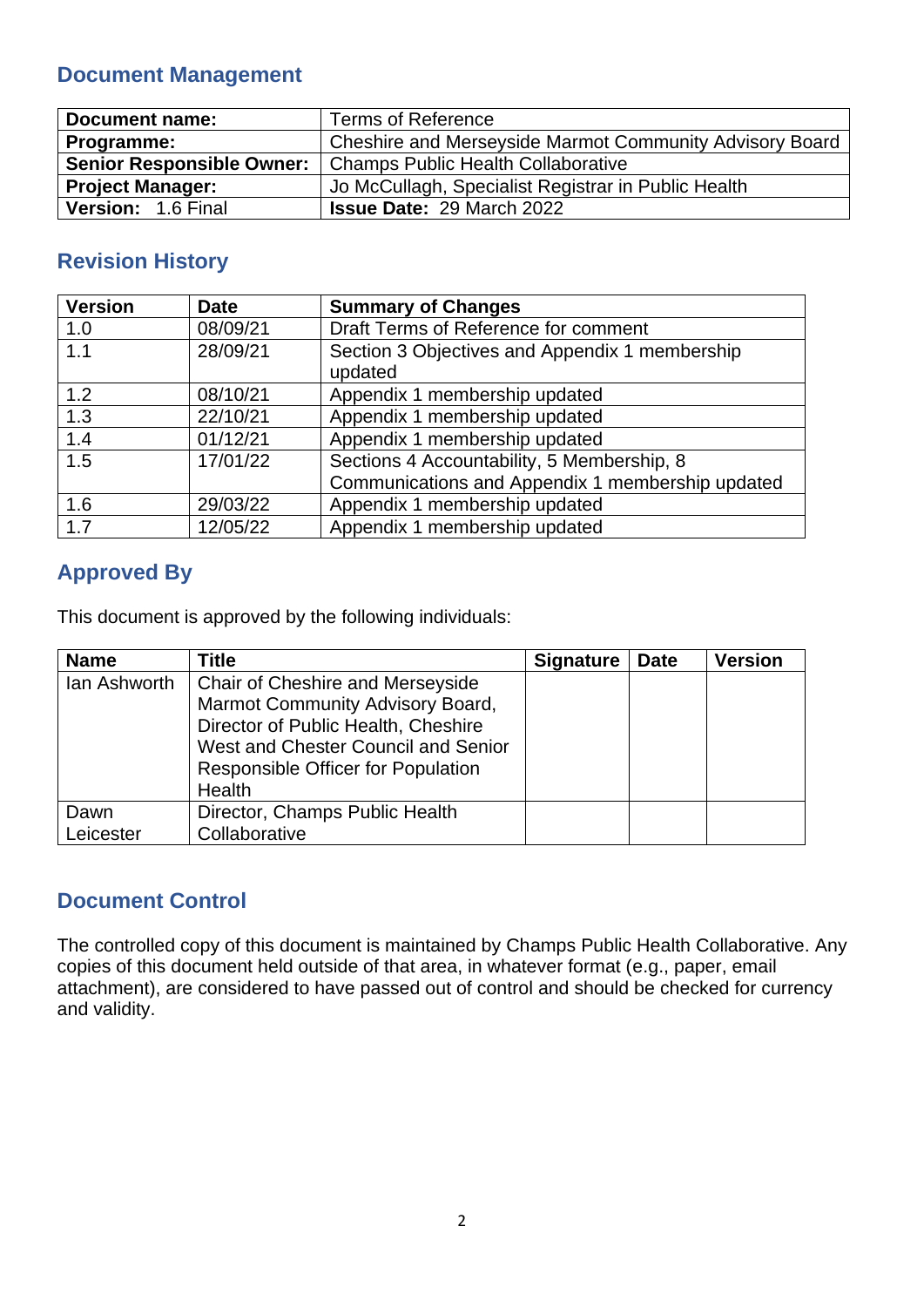## **Contents**

| 1.  | Background                                                          | 4 |
|-----|---------------------------------------------------------------------|---|
| 2.  | Aim                                                                 | 4 |
| 3.  | Objectives                                                          | 4 |
| 4.  | Accountability                                                      | 5 |
| 5.  | Membership                                                          | 6 |
| 6.  | Responsibilities                                                    | 7 |
|     | 6a. Deputy Arrangements                                             | 7 |
|     | 6b. Role of Chair and Vice Chair                                    | 7 |
|     | 6c. Role of Individual Members and Deputies                         | 7 |
|     | 6d. Role of Secretariat                                             | 7 |
| 7.  | Confidentiality                                                     | 7 |
| 8.  | Communication                                                       | 7 |
| 9.  | <b>Declaration of Interests</b>                                     | 8 |
| 10. | <b>Quorum Arrangements</b>                                          | 8 |
| 11. | <b>Decision Making</b>                                              | 8 |
|     | 12. Coordination of Meetings                                        | 8 |
| 13. | Agenda Setting                                                      | 8 |
| 14. | Review                                                              | 8 |
|     | Appendix 1: Cheshire and Merseyside Marmot Community Advisory Board |   |
|     | Membership                                                          | 9 |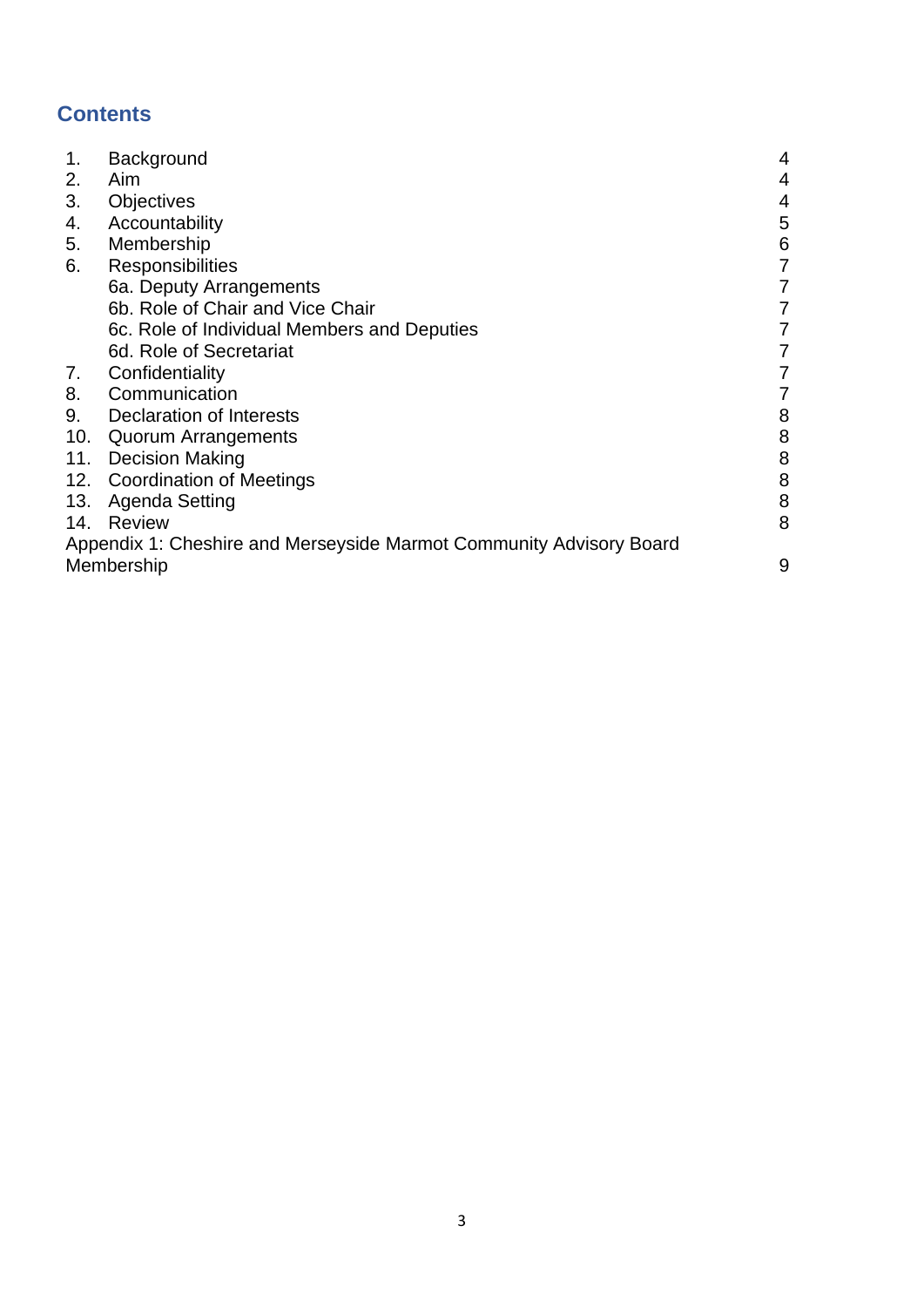## **1. Background**

The advent of the COVID-19 syndemic<sup>1</sup> and associated containment measures have exacerbated existing inequalities in health and the social determinants of health, with disproportionate impacts on education, employment, income and living conditions affecting deprived and vulnerable communities already experiencing poorer levels of health<sup>2</sup>. Overall, Cheshire and Merseyside have higher levels of deprivation than England as a whole, with an average Index of Multiple Deprivation score of 28.1 compared to 21.7 nationally<sup>3</sup>. On a local level, the most disadvantaged areas in Cheshire and Merseyside experienced wide ranging consequences from the syndemic, including higher rates of COVID-19 mortality and morbidity, chronic disease exacerbations, increases in mental health issues and unhealthy lifestyle behaviour such as higher alcohol intake, particularly among those drinking heavily prior to the pandemic, reduced levels of physical activity among the least active groups and increased levels of obesity<sup>4</sup>.

As Cheshire and Merseyside emerges from the COVID-19 syndemic, there is an urgent need to build an inclusive economy that puts the achievement of improved health and wellbeing, and health equity at the heart of its system wide strategy. In response, the Cheshire and Merseyside Population Health Board and the Local Authority Directors of Public Health are working in partnership with the Institute for Health Equity, University College London to deliver an ambitious 'Marmot Community' programme to systematically reduce health inequalities through action on the social determinants of health and to build back fairer from COVID-19. Further to this, this advisory board has been formed to coordinate development and delivery of a system-wide approach to improve population health and address inequalities in the social determinants of health across Cheshire and Merseyside.

### **2. Aim**

The Marmot Community Advisory Board aims to support development and delivery of a strategic approach to improve population health and address inequalities in health and the social determinants of health across Cheshire and Merseyside. This will require collaborative engagement and action by all partners, including local authorities, the NHS, the community and voluntary sector, public services, businesses, academic institutions, and citizens to support wholesystem implementation of appropriate legislation, policies, and initiatives.

## **3. Objectives**

The objectives of the group are:

- To influence and energise stakeholder involvement in the Marmot Community programme to support a whole systems approach in reducing inequalities in health and key social determinants of health across Cheshire and Merseyside.
- To ensure delivery of nine place-based workshops to explore Cheshire and Merseyside approaches and initiatives to reduce inequalities in health and key social determinants of health and identify opportunities, mechanisms, and activities to reduce inequalities.
- To use data intelligence to collectively agree the key programme principles, short, medium, and long-term priorities to reduce inequalities in health and key social determinants of health and the key actions required to achieve them.

<https://www.health.org.uk/publications/build-back-fairer-the-covid-19-marmot-review> [Accessed 6 September 2021] <sup>3</sup> Atkinson M and McAteer S (2021) *Rapid health needs assessment for Cheshire and Merseyside.* April 2021.

<sup>1</sup> Horton R (2020) Offline: COVID-19 is not a pandemic. *The Lancet* **396**:874. Available at:

<sup>&</sup>lt;u>[https://www.thelancet.com/journals/lancet/article/PIIS0140-6736\(20\)32000-6/fulltext](https://www.thelancet.com/journals/lancet/article/PIIS0140-6736(20)32000-6/fulltext)</u> [Accessed 6 September 2021]<br><sup>2</sup> Institute of Health Equity and The Health Foundation (2020) *Build Back Fairer: The COVID-19 Marmot Revi* 

<sup>4</sup> Liverpool John Moores University and Champs Public Health Collaborative (2020) *Direct and Indirect Impacts of COVID-19 on Health and Wellbeing. Rapid Evidence Review.* Available at: [https://www.ljmu.ac.uk/~/media/phi-reports/2020-07-direct-and-indirect-impacts-of-covid19-on-](https://www.ljmu.ac.uk/~/media/phi-reports/2020-07-direct-and-indirect-impacts-of-covid19-on-health-and-wellbeing.pdf)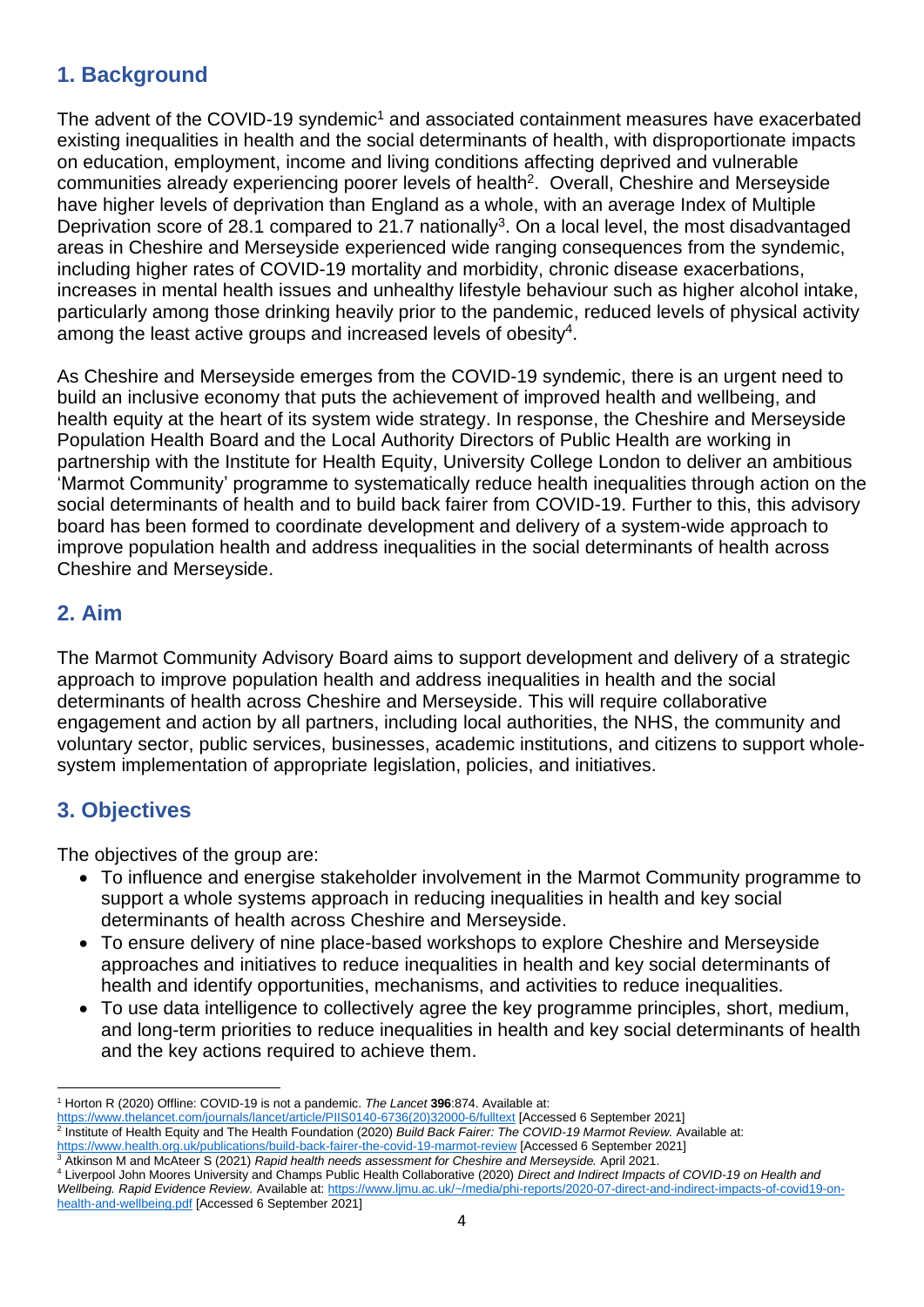- To share tools and resources developed by the Institute of Health Equity to support local action in reducing inequalities in health and key social determinants of health.
- To support the refinement of place plans in line with the identified strategic and local priorities and key drivers to address post-Covid-19 inequalities.
- To identify where capacity and roles across the system need to be developed to achieve reductions in inequalities in health and key social determinants of health and assist with capacity building as required.
- To develop key indicators to support ongoing monitoring of inequalities in health and key social determinants of health and key drivers to inform future delivery of strategic implementation plans.
- To provide strategic coordination and oversight of agreed key priorities and ensure delivery of tangible outcomes to reduce inequalities in health and the social determinants of health.
- To advise on and assist with advocacy opportunities.

## **4. Accountability**

As figure 1 demonstrates, the Cheshire and Merseyside Marmot Community Advisory Board is supported by the Cheshire and Merseyside Marmot Community Leads Group, which comprises of the nominated leads from each of the nine places. The Board is accountable to the Cheshire and Merseyside Population Health Board, and in turn the Cheshire and Merseyside Health and Care Partnership Transformation Board. Bi-monthly performance updates are provided to the Cheshire and Merseyside Health and Care Partnership Transformation Board on the progress of the Cheshire and Merseyside Marmot Community programme. Alignment of the Marmot Community Programme with the affiliated Cheshire and Merseyside Population Health programmes is coordinated by the Cheshire and Merseyside Population Health Lead and the Directors of Public Health.

#### **Figure 1: Marmot Community Governance and Alignment to Population Health Programmes**



The Cheshire and Merseyside Population Health Board is one of eleven Transformation Boards, that together with a Cheshire and Merseyside NHS England and NHS Improvement (NHSEI) Health Inequalities Working Group and a North West Health Inequalities Delivery Oversight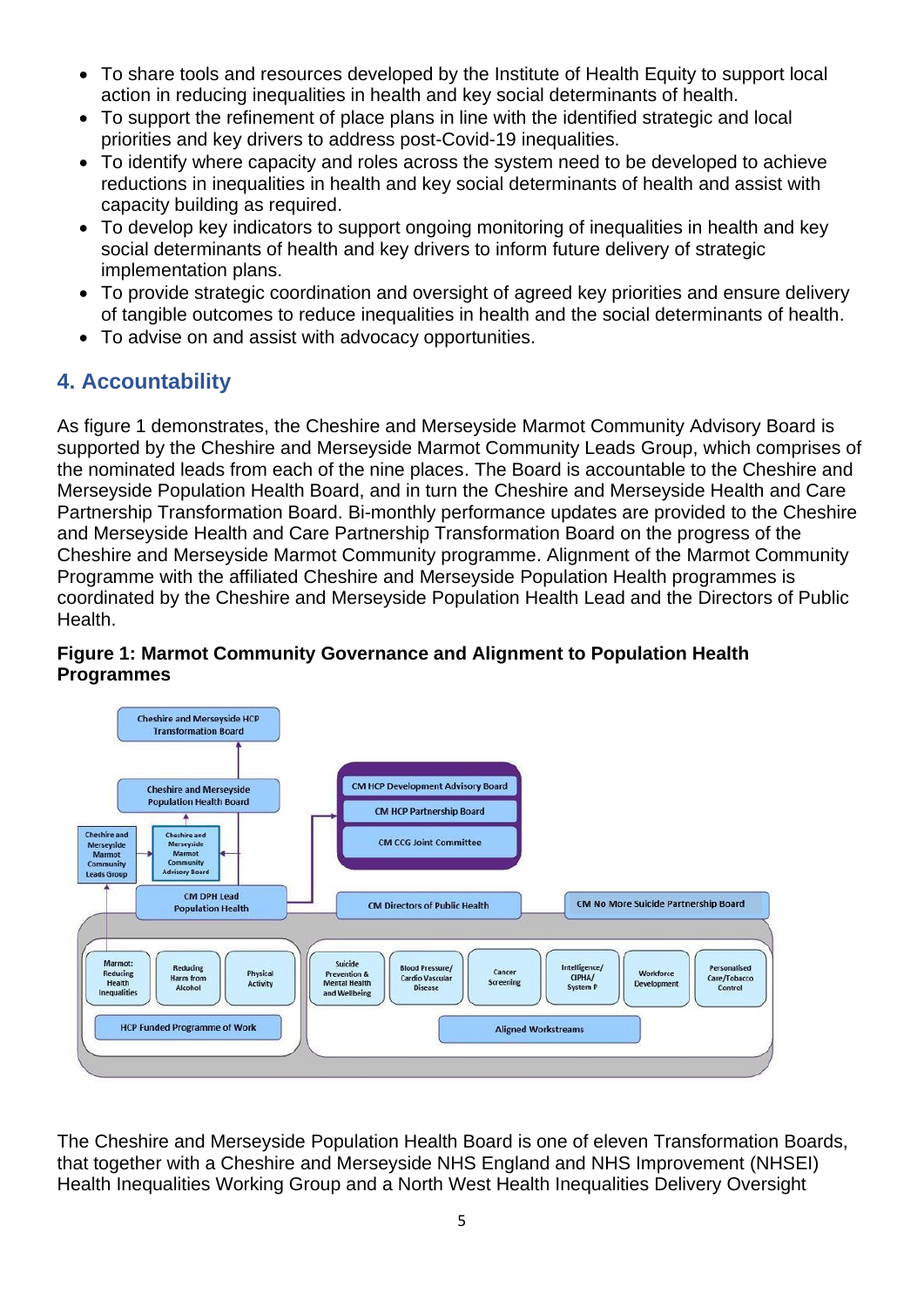Network report to the Cheshire and Merseyside Health and Care Partnership Board, which is currently transitioning to an Integrated Care Board (Figure 2).



#### **Figure 2: Cheshire and Merseyside Health and Care Partnership Governance Structure**

### **5. Membership**

The advisory board will comprise of representatives involved in ongoing work to reduce health inequalities in the Region from the following organisations:

- The Institute of Health Equity, University College London
- Champs Public Health Collaborative
- Cheshire and Merseyside Health and Care Partnership
- Cheshire and Merseyside Cancer Alliance
- Cheshire West and Chester Council
- Halton Borough Council
- Liverpool City Council
- Liverpool Health Partners
- Liverpool City Region Combined Authority
- Seton Metropolitan Borough Council
- Sefton Council for Voluntary Service
- Warrington Voluntary Action
- Liverpool City Region Local Enterprise Partnership
- Cheshire and Warrington Local Enterprise Partnership
- University of Chester
- University of Liverpool
- Mersey Care NHS Foundation Trust
- NHS Arden and Greater East Midlands Commissioning Support Unit
- NHSEI North West Region
- Office for Health Improvement and Disparities
- National Institute for Health and Care Excellence

Membership of the advisory board will be reviewed to ensure appropriate guidance and advice is available. In the first instance, the group will consist of the representatives outlined in Appendix 1.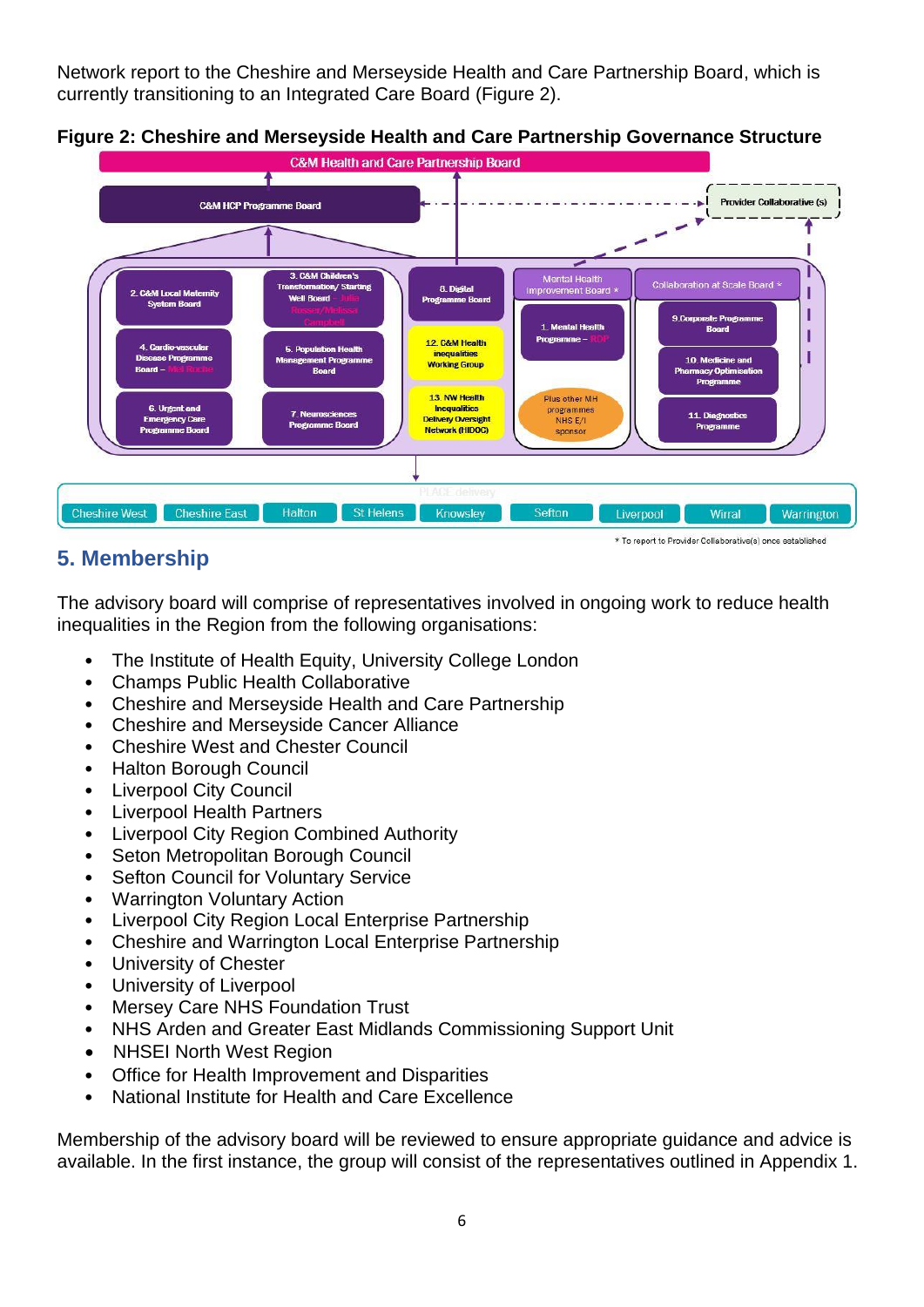## **6. Responsibilities**

#### **6a. Deputy Arrangements**

- When members are not able to attend, they must send a deputy to participate.
- Each member must nominate a deputy at the start of the appointment period.
- Deputies must have similar expertise and be of a similar level of seniority as the member they substitute.

#### **6b. Role of Chair**

- The Chair will request agenda items.
- The Chair is responsible for ensuring that the meeting action notes produced by the Secretariat accurately record the action points.

#### **6c. Role of Individual Members and Deputies**

- Represent the views of their constituent organisations and/or professional groups.
- Have authority to make key decisions on behalf of their constituent organisations and professional groups.
- Ensure that decisions taken by the advisory board are communicated to their organisation and the Cheshire and Merseyside Health and Care Partnership.
- Ensure feedback from constituent organisations is received by the advisory board, including any specific concerns or practical considerations.
- Commit to attend meetings regularly and liaise with the nominated deputy to ensure consistent attendance.
- Attend meetings prepared having read all documents, liaised with others prior to the meeting, and ready to contribute to the discussion.
- Share appropriate knowledge and information regarding the health and inequalities agenda and contribute to horizon scanning.
- Provide specific expertise to support the development of Marmot priorities and actions.
- Progress the delivery of actions approved by the board within the agreed timescales.

#### **6d. Role of Secretariat**

The Secretariat will be provided by the Champs Public Health Collaborative.

### **7. Confidentiality**

All materials and information shared with the members are assumed to be confidential, unless otherwise stated. All members and attendees agree to keep detailed discussions confidential to allow free and full debate to inform unencumbered decision making. However, members can discuss broad, non-attributable meeting outcomes once minutes have been shared.

Members will not disclose meeting papers, such as agendas and minutes, to other parties, unless otherwise directed by the Chair.

#### **8. Communication**

The Champs Public Health Collaborative Communications Team will produce a communications plan to support delivery of the Cheshire and Merseyside Marmot Community programme and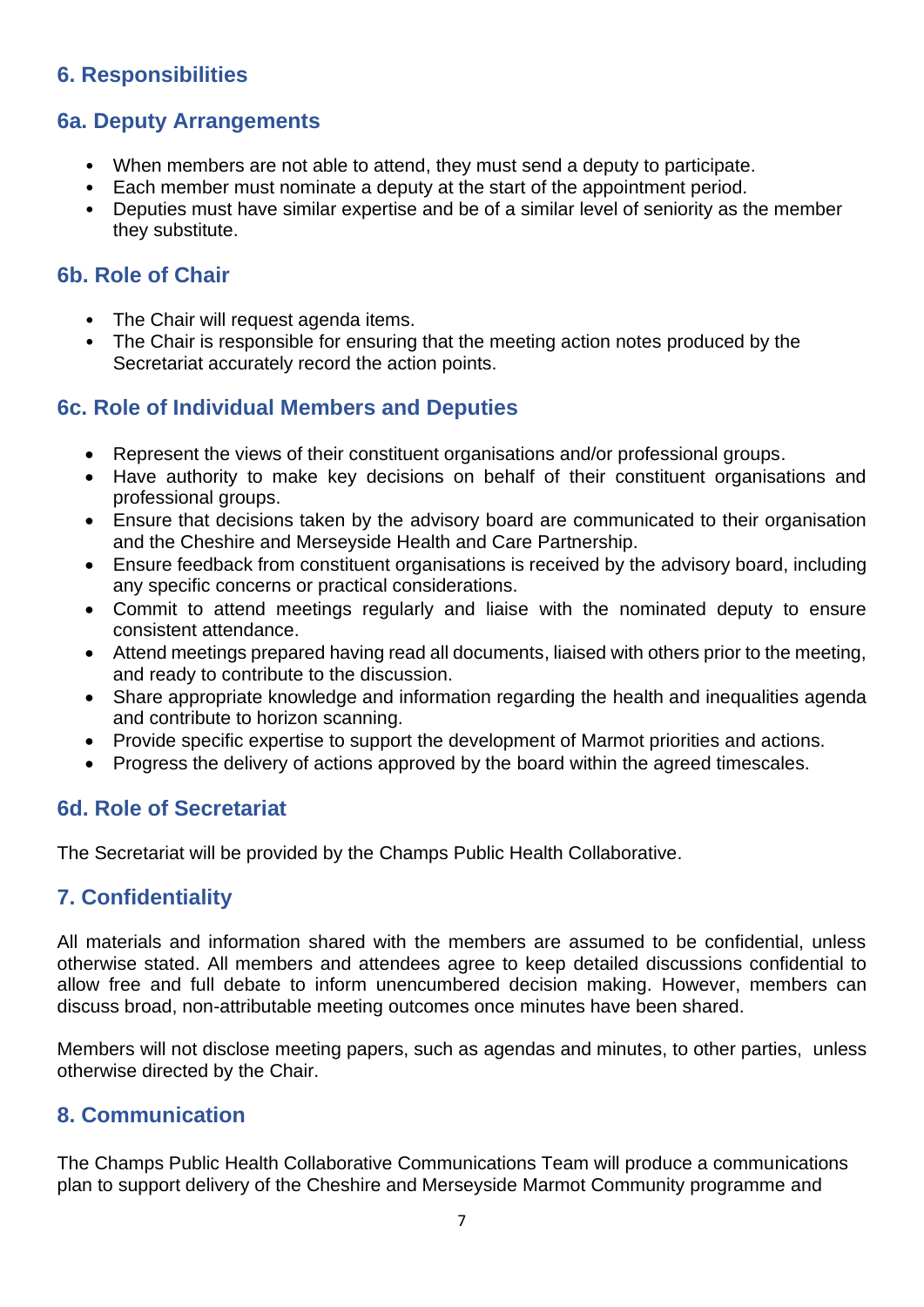update stakeholders. Members will work collaboratively with the Communications Team to support the delivery of the communications plan, including providing quotes and examples of key stories, and disseminating communications to others.

Members will also provide regular updates of programme progress to their respective groups and committees across Cheshire and Merseyside to maintain system engagement and support for the programme.

### **9. Declaration of Interests**

The Chair should not have a personal interest in any agenda item under discussion. If the Chair has an interest in a matter under discussion, they will absent themselves from discussions and nominate another Chair for that agenda item.

All members of the advisory board must declare any potential or personal and non-personal conflicts of interest at the initial meeting of the board and provide updates at each meeting of any new conflicts that have arisen. An interest is relevant if it has occurred in the last twelve months or is current or planned involvement with the commercial delivery of population health interventions and services. The minutes of each meeting will record declarations of interest, and whether members took part in the discussion and decision making. If a member has a declaration of interest, the Chair may ask them to abstain from discussions directly relating to that interest.

### **10. Quorum Arrangements**

The meeting is considered quorate with at least 51% of members in attendance, including a Chair.

## **11. Decision Making**

It is expected that the majority of decisions will be made by consensus. However, in the case of disagreement within the group, the Chair can put the decision to a vote. The view of the majority of members will carry the decision. All decisions will be reported formally in the action notes.

## **12. Coordination of Meetings**

The Champs Public Health Collaborative will coordinate meetings. The Cheshire and Merseyside Marmot Community Advisory Board will operate virtually, with meetings taking place via MS Teams on a quarterly basis.

### **13. Agenda Setting**

Items for the agenda will be proposed by membership to the Chair at least ten working days prior to the meeting. The agenda and papers will be circulated at least five working days prior to the meeting taking place.

#### **14. Review**

The terms of reference will be reviewed annually, with the first review in September 2022.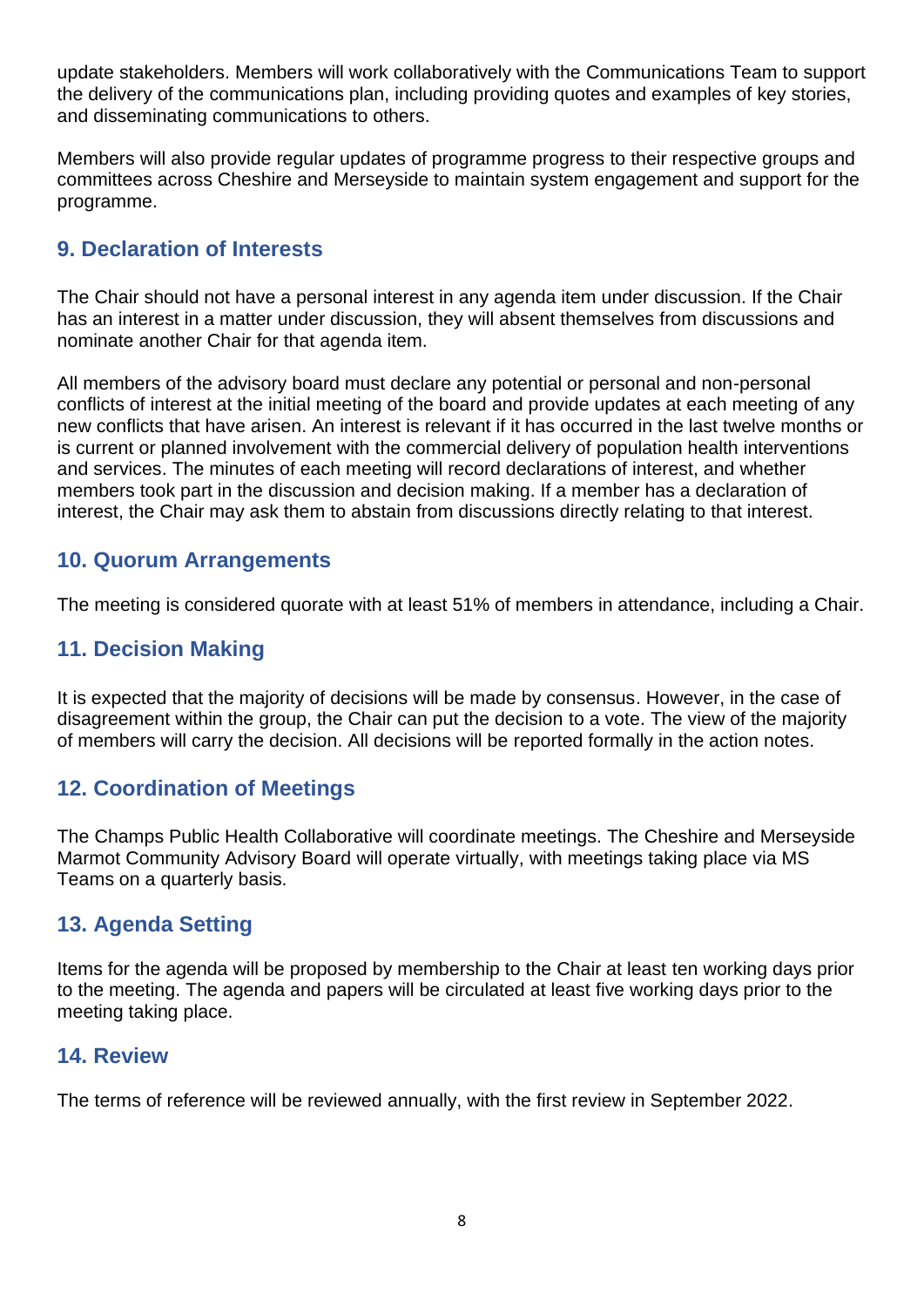# **Appendix 1: Cheshire and Merseyside Marmot Advisory Board Membership**

| <b>Name</b>     | <b>Position</b>              | <b>Organisation</b>                 | <b>Email</b>                       |
|-----------------|------------------------------|-------------------------------------|------------------------------------|
| Dr Jessica      | <b>Deputy Director</b>       | The Institute of                    | jessica.allen@ucl.ac.uk            |
| Allen           |                              | Health Equity,                      |                                    |
|                 |                              | University                          |                                    |
|                 |                              | College London                      |                                    |
| lan<br>Ashworth | <b>Director of Public</b>    | <b>Cheshire West</b>                | ian.ashworth@cheshirewestandche    |
|                 | Health and<br>Senior         | and Chester<br>Council              | ster.gov.uk                        |
|                 | Responsible                  |                                     |                                    |
|                 | Officer for                  |                                     |                                    |
|                 | <b>Population Health</b>     |                                     |                                    |
| <b>Matthew</b>  | <b>Director of Public</b>    | <b>Liverpool City</b>               | matthew.ashton@liverpool.gov.uk    |
| Ashton          | Health                       | Council                             |                                    |
| Dr Tammy        | <b>Senior Consultant</b>     | The Institute of                    | t.boyce@ucl.ac.uk                  |
| <b>Boyce</b>    |                              | Health Equity,                      |                                    |
|                 |                              | <b>University</b><br>College London |                                    |
| Professor       | Visiting                     | University of                       | helen.bromley@cheshirewestandch    |
| Helen           | Professor, Public            | Chester                             | ester.gov.uk                       |
| <b>Bromley</b>  | Health                       |                                     |                                    |
| Annie           | Associate                    | National                            | Annie.coppel@nice.org.uk           |
| Coppel          | Director - Field             | Institute for                       |                                    |
|                 | Team (North) and             | <b>Health and Care</b>              |                                    |
|                 | <b>Health Sector</b><br>Lead | <b>Excellence</b>                   |                                    |
| Alison          | <b>Chief Officer</b>         | Warrington                          | alison@warringtonva.org.uk         |
| Cullen          |                              | <b>Voluntary Action</b>             |                                    |
| Councillor      | <b>Liverpool City</b>        | Sefton                              | Paul.Cummins@sefton.gov.uk         |
| Paul            | region Health                | Metropolitan                        |                                    |
| Cummins         | Inequalities/Integr          | Borough                             |                                    |
|                 | ation Political              | Council                             |                                    |
| <b>Nicola</b>   | Lead<br>Chair                | Cheshire and                        | nicoladunbar@icloud.com            |
| Dunbar          |                              | Warrington                          |                                    |
|                 |                              | <b>Local Enterprise</b>             |                                    |
|                 |                              | Partnership                         |                                    |
| Louise          | Executive                    | <b>Mersey Care</b>                  | Louise.Edwards3@merseycare.nhs.    |
| <b>Edwards</b>  | Director of                  | <b>NHS</b>                          | uk                                 |
|                 | Strategy                     | Foundation<br><b>Trust</b>          |                                    |
| Councillor      | Leader of                    | <b>Cheshire West</b>                | louise.gittins@cheshirewestandches |
| Louise          | <b>Cheshire West</b>         | and Chester                         | ter.gov.uk                         |
| <b>Gittins</b>  | and Chester                  | Council                             |                                    |
|                 | Council and                  |                                     |                                    |
|                 | <b>Cabinet Member</b>        |                                     |                                    |
|                 | for Poverty and              |                                     |                                    |
| Jon Hayes       | Wellbeing<br>Managing        | Cheshire and                        | jon.hayes1@nhs.net                 |
|                 | <b>Director</b>              | Merseyside                          |                                    |
|                 |                              | <b>Cancer Alliance</b>              |                                    |
|                 |                              |                                     |                                    |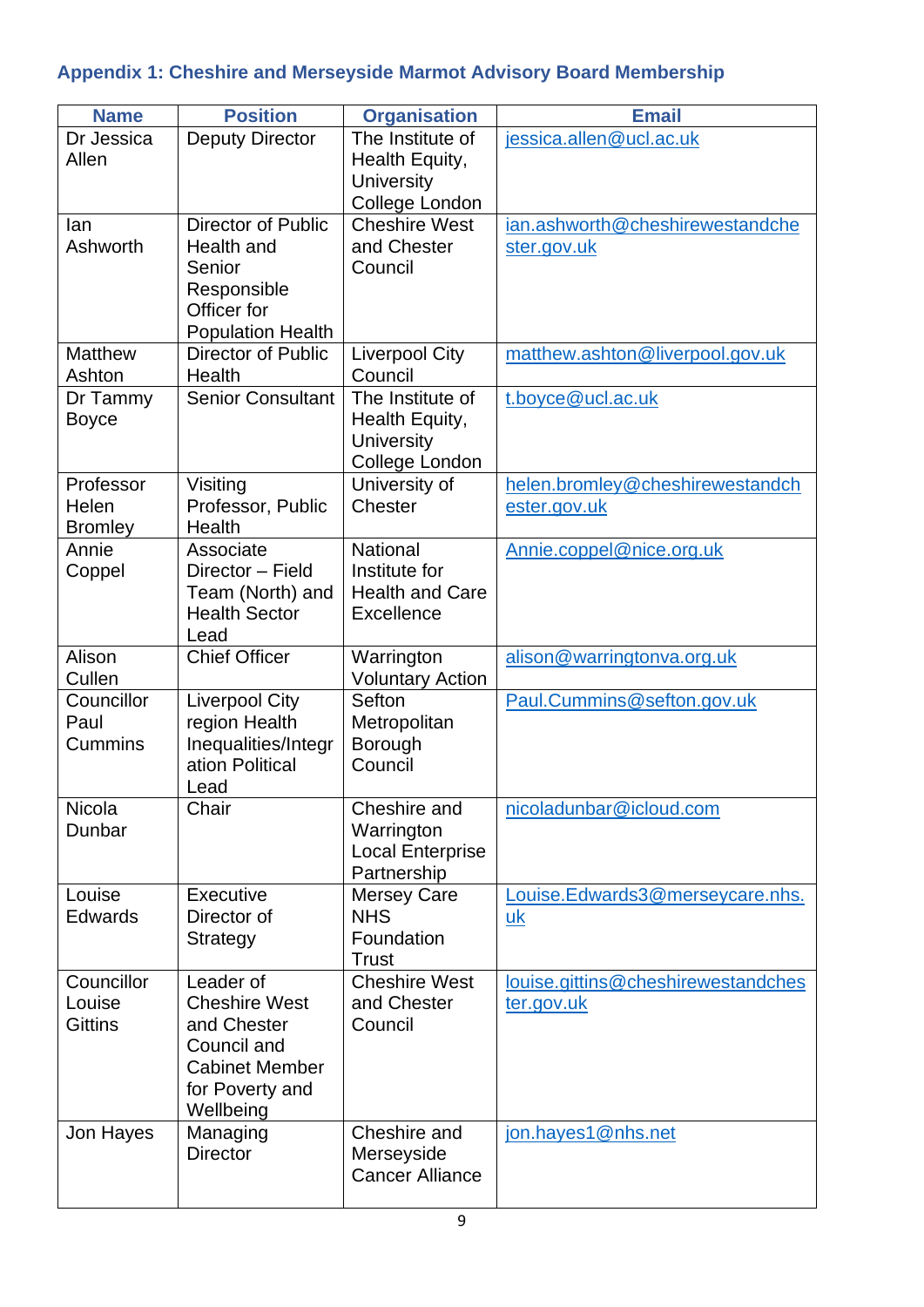| Dr Carianne<br>Hunt                         | Programme<br>Manager for<br><b>Starting Well</b>                           | Liverpool Health<br><b>Partners</b>                                                        | Carianne.Hunt@liverpool.ac.uk                     |
|---------------------------------------------|----------------------------------------------------------------------------|--------------------------------------------------------------------------------------------|---------------------------------------------------|
| Margaret<br>Jones                           | Director of Public<br>Health                                               | Sefton<br>Metropolitan<br>Borough<br>Council                                               | Margaret.Jones@sefton.gov.uk                      |
| Dr Rachel<br>Joynes                         | Director of<br>Research,<br>Infrastructure and<br>Education                | Liverpool Health<br><b>Partners</b>                                                        | Rachel.Joynes@liverpool.ac.uk                     |
| Tracey<br>Lambert                           | Communications,<br><b>Social Marketing</b><br>and CPD<br>Programme Lead    | Champs<br><b>Support Team</b>                                                              | traceylambert@wirral.gov.uk                       |
| Dawn<br>Leicester                           | <b>Director</b>                                                            | Champs<br><b>Support Team</b>                                                              | dawnleicester@wirral.gov.uk                       |
| Dr<br><b>Mzwandile</b><br>(Andi)<br>Mabhala | Professor of<br><b>Public Health</b><br>Epidemiology,                      | University of<br>Chester                                                                   | a.mabhala@chester.ac.uk                           |
| Sharon<br><b>McAteer</b>                    | <b>Public Health</b><br>Development<br>Manager                             | <b>Halton Borough</b><br>Council                                                           | sharon.mcateer@halton.gov.uk                      |
| Louise<br>Vernon                            | Programme                                                                  | Champs                                                                                     | louisevernon@wirral.gov.uk                        |
| Professor<br>Sarah<br>O'Brien               | Manager<br>Executive<br>Director of<br>Strategy &<br>System<br>Development | <b>Support Team</b><br>Cheshire and<br>Merseyside<br><b>Health and Care</b><br>Partnership | sarah.obrien19@nhs.net                            |
| Eileen<br>O'Meara                           | <b>Interim Clinical</b><br><b>Director</b>                                 | <b>NHS England</b><br><b>North West</b>                                                    | e.omeara@nhs.net                                  |
| Melanie<br>Roche                            | Consultant in<br><b>Public Health</b><br>Medicine                          | Champs<br><b>Support Team</b>                                                              | melanieroche@wirral.gov.uk                        |
| Dr Charlotte<br>Simpson                     | Consultant in<br><b>Public Health</b><br>Medicine                          | <b>NHS England</b><br>North West                                                           | Charlotte.Simpson@phe.gov.uk                      |
| Hannah<br>Sharp                             | <b>Project Officer</b>                                                     | <b>Champs Public</b><br>Health<br>Collaborative                                            | hannahsharp@wirral.gov.uk                         |
| Dave<br>Sweeney                             | Executive<br>Director of<br>Partnerships                                   | Cheshire and<br>Merseyside<br><b>Health and Care</b><br>Partnership                        | dave.sweeney1@nhs.net                             |
| Rob Tabb                                    | Policy Lead:<br><b>Employment and</b><br><b>Skills</b>                     | Liverpool City<br>Region<br>Combined<br>Authority                                          | rob.tabb@liverpoolcityregion-<br><u>ca.gov.uk</u> |